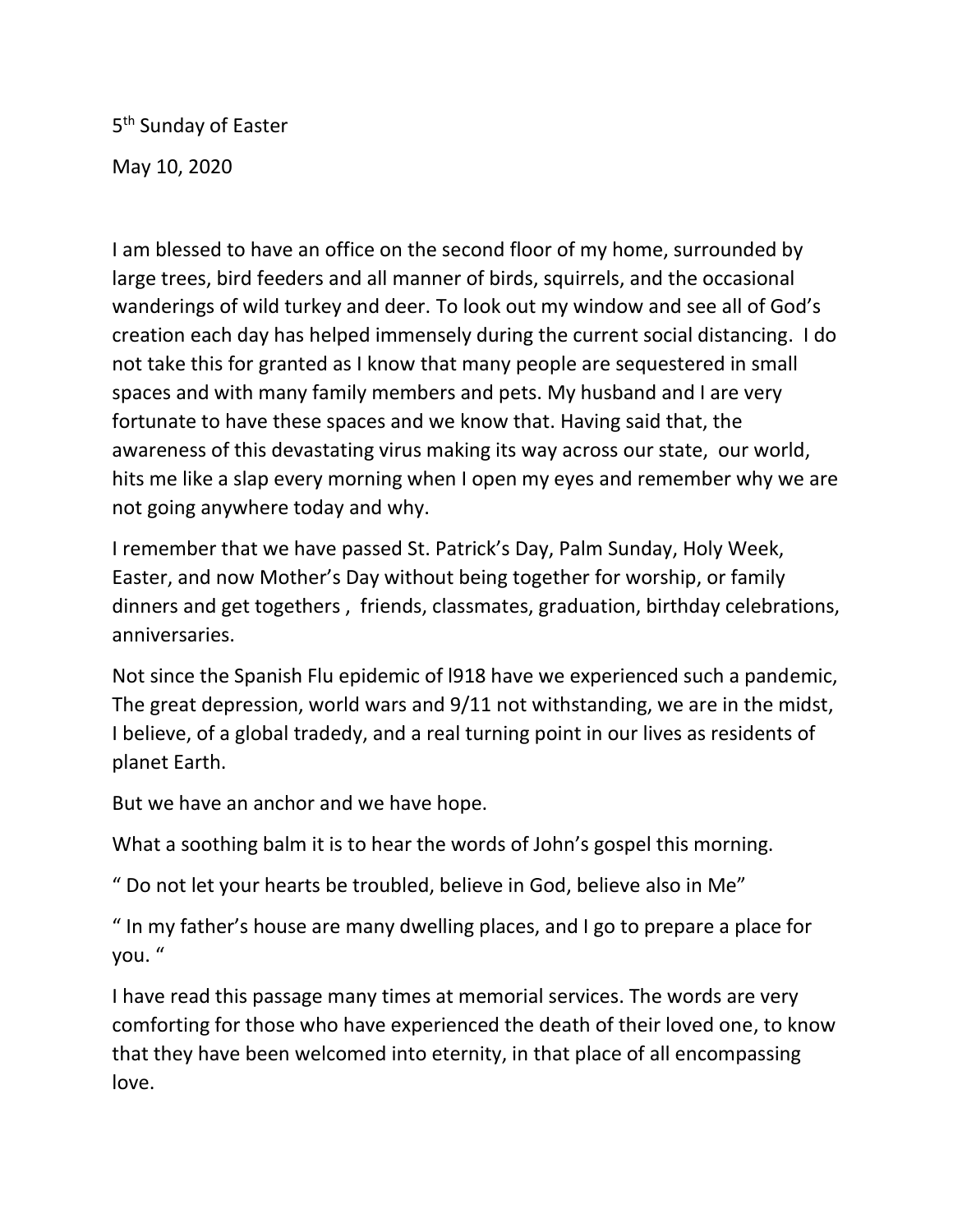I read them this morning with an eye on how eternal and everlasting is the presence of Jesus in our lives,and how we can depend on that Love and assurance as we move into a new reality of what our world is becoming.

When Jesus said these words to his disciples,he was preparing them for his death, but he was also assuring them of His everlasting Love and presence with them through the Spirit.

When I think of all we have experienced in the past few months, I think of how it changed our lives emphatically in a matter of days.. I do not believe that we will be returning to the old normal. We are entering a new reality.

But living in Faith means that we are always going through to something new.

And we going to do that just as Christians have always done , with the firm knowledge that we will be guided and affirmed by God's Love. Jesus promised his disciples, as he promises us " Trust in me, I will never leave you."

Ist Peter describes us as living stones, that we will build together into a Spiritual House, wherever we are at home or hopefully in our sanctuaries, out in the open, wherever, we are the body of Christ. And Jesus is our Cornerstone, steadfast and our leader , our guide.

We remember the words of Jesus. " Believe in God, believe also in Me. I am the Way and the Truth and the Life." No one and nothing can separate us from that Love. We need to believe that with all our hearts, and pray for each other and for our world. We need to do what each of us can to stay connected as a faith community and to help others who are struggling to keep their lives together.

We can do this . I love this often quoted phrase from our British brothers and sisters during the Blitz in WWII. " Stay calm, and carry on."

I want to say a bit about Mother's today. I am in awe of parents who are home schooling and managing to work from home and care for their children at the same time, and for all that it demands. This should be Parent's day, but Dads , you get your time in June.